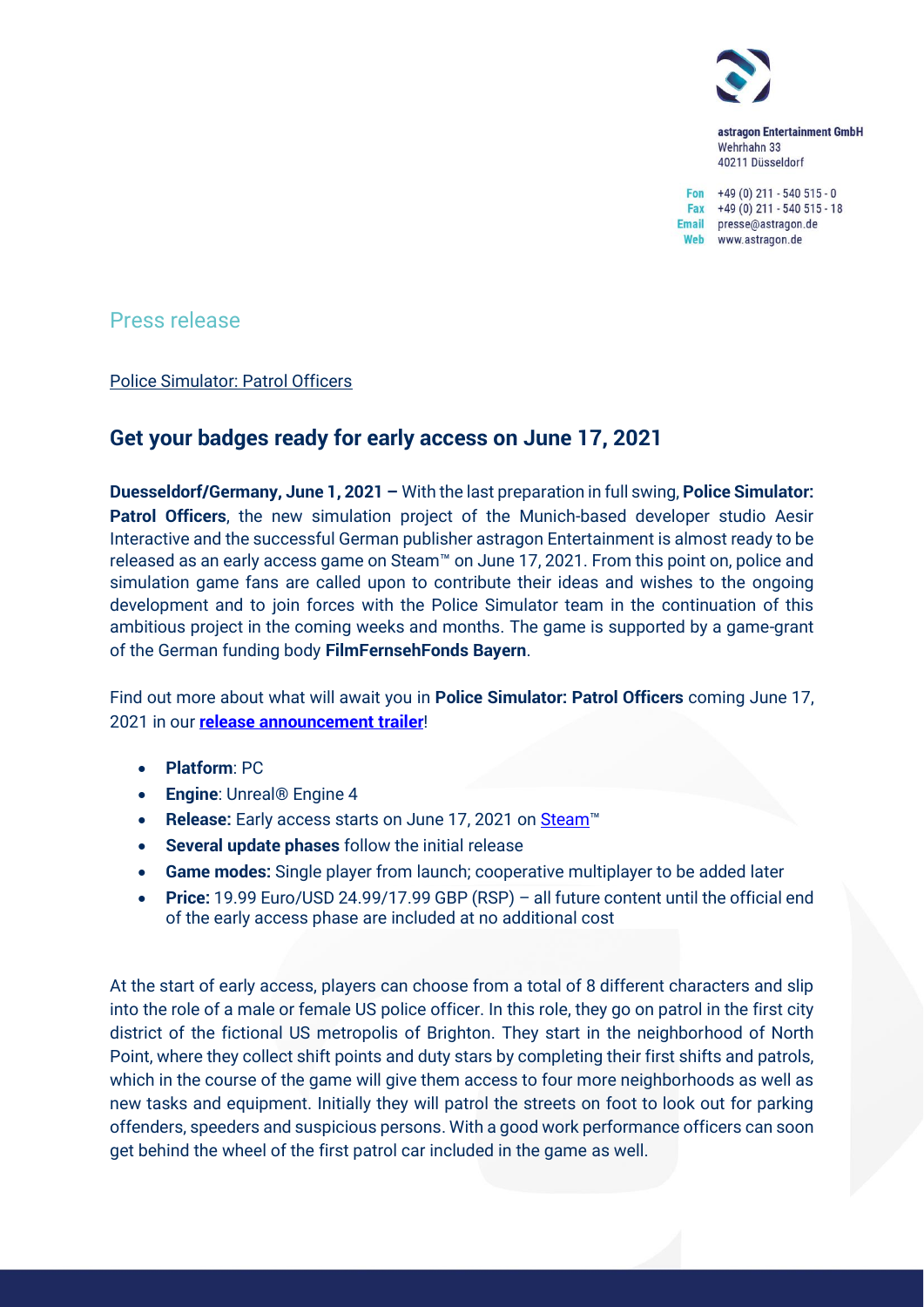Brighton itself offers players a varied urban landscape that exudes liveliness and authentic city flair thanks to a complex city simulation. Here, the players can expect numerous tasks and emergencies in which they have to decide for themselves which action is appropriate depending on each situation. All measures taken should always be proportionate and compliant with the rules of law, as police misconduct or even police violence in **Police Simulator: Patrol Officers** results in the loss of shift points or even in the immediate end of the game.

When working out the individual tasks, developers Aesir Interactive and publisher astragon Entertainment attached great importance to the level of detail in order to let players experience the everyday work of the virtual police officers as realistically as possible.

Four short clips on dealing with [parking violations,](https://youtu.be/cmCIvDDoK1Q) [speeding violations,](https://youtu.be/Uj_jGkmFuh8) [accidents](https://youtu.be/yonI_8zZ-Ks) and [interrogations](https://youtu.be/t7X4G6aTP7Y) are intended to shed light on this depth of detail.

But that's not all! In the coming months, **Police Simulator: Patrol Officers** will be expanded through regular updates and will receive even more game depth through the addition of new districts, tasks, equipment, and vehicles as well as a cooperative multiplayer. As it should be for a game in early access, the intensive involvement of the player community will be an essential part of the ongoing development. Interested players can not only exchange ideas with developers and other gamers on **Discord**, the Steam<sup>™</sup> page and of course the game's official channels on **Twitter, [Facebook](https://www.facebook.com/PoliceSimulator/)** and **Instagram** (as well as an official roadmap coming soon) to find out more information about the planned next steps, and to express their wishes and ideas as well as to vote on their favorite features.

**Police Simulator: Patrol Officers** for PC will be available in early access via Steam™ and the official **astragon homepage** starting June 17, 2021 for 19.99 Euro/USD 24.99/17.99 GBP (RSP).

### **More information at:**

| <b>Steam™:</b>                                                              |
|-----------------------------------------------------------------------------|
| https://store.steampowered.com/app/997010/Police_Simulator_Patrol_Officers/ |
| <b>Homepage</b>                                                             |
| https://www.patrol-officers.com                                             |
| <b>Twitter</b>                                                              |
| https://twitter.com/PolSimulator                                            |
| <b>Instagram</b>                                                            |
| https://instagram.com/PoliceSimulator                                       |
| <b>Facebook</b>                                                             |
| https://facebook.com/PoliceSimulator                                        |
|                                                                             |

Unreal, Unreal Engine, the circle-U logo and the Powered by the Unreal Engine logo are trademarks or registered trademarks of Epic Games, Inc. in the United States and elsewhere.

All titles, content, publisher names, trademarks, artwork, and associated imagery are trademarks and/or copyright material of their respective owners. All rights reserved.